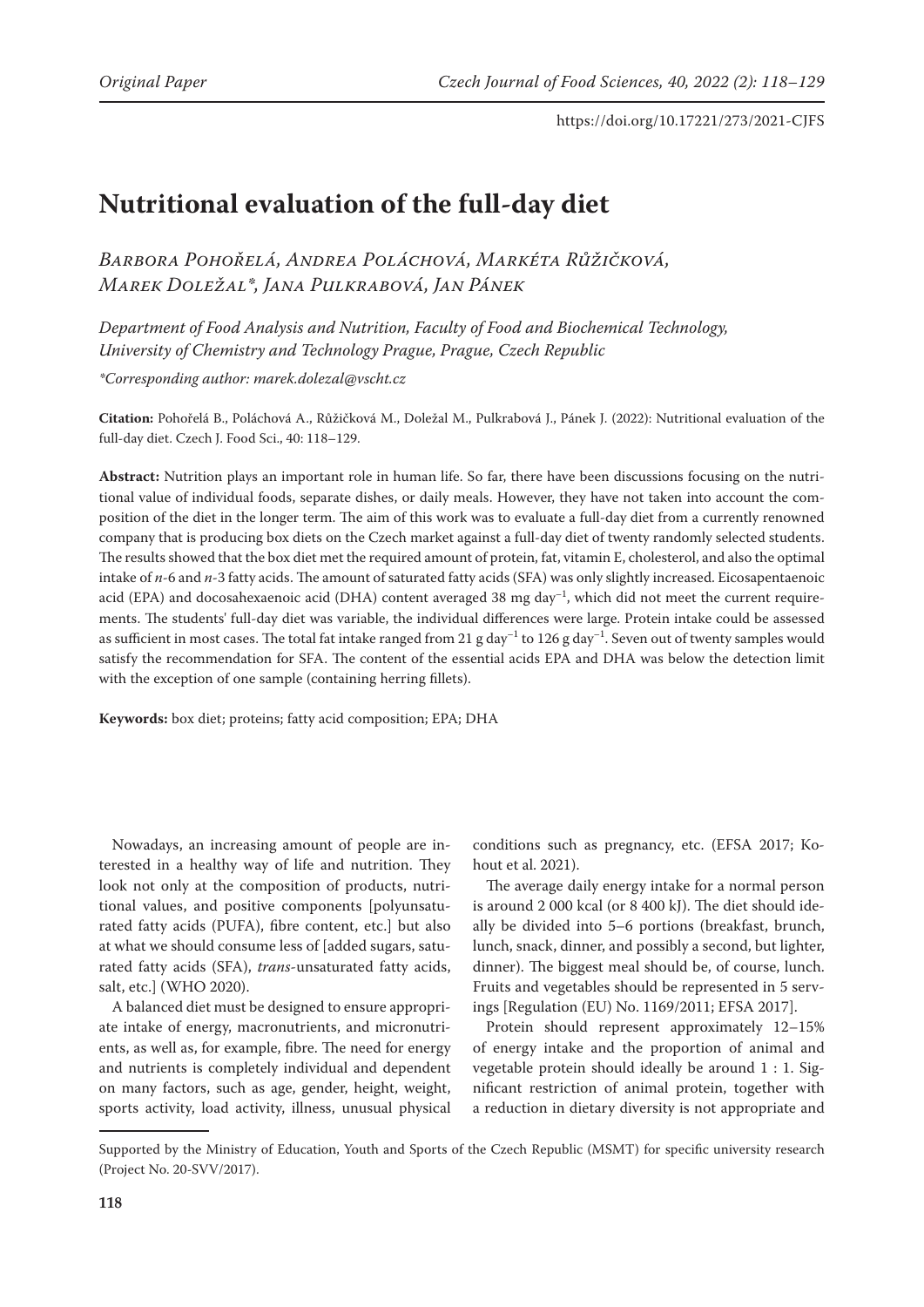can lead to a deficiency of some essential amino acids. Protein intake is sometimes given in absolute units as  $0.8-0.9$  g protein  $\text{kg}^{-1}$  body weight (adults and adolescents) (EFSA 2017).

The proportion of fats should be in the range of 20–35% of energy intake (depending mainly on the intensity of physical activity) (EFSA 2017; Kohout et al. 2021). The nutrition guidelines recommend reducing SFA intake, previously recommending a maximum of 10% of total energy intake or 30% of total fat. The current recommendations operate with the term 'as low as possible' (similarly for *trans*-unsaturated fatty acids) (EFSA 2017). Great emphasis is placed on the intake of polyenoic fatty acids. Linoleic acid intake should be 4% and linolenic acid 0.5% of energy intake. The sum of eicosapentaenoic acid (EPA) and docosahexaenoic acid (DHA) intake should be 250 mg day<sup>-1</sup>. For this reason, it is recommended to consume fatter sea fish, which are their main source. Current dietary guidelines for a healthy population no longer take into account dietary cholesterol intake. It appears only in the opinions of professional medical companies, such as the American Heart Association (SCF 1993; Caballero et al. 2003; Chrpová et al. 2010; Rodwell et al. 2018; Carson et al. 2020; Kohout et al. 2021). Vitamin E intake is important in preventing the oxidation of biomembrane lipids. The recommended daily amount of vitamin E is 11–15 mg (Hamre 2011; Menoyo et al. 2014; Velíšek 2014; EFSA 2017).

Various full-day diets, usually intended for everyday life or for weight reduction, appear on the market increasingly often. We assumed that they would provide a balanced diet, but reliable scientific information mapping the nutrient content and composition of long-term box diets is not yet available. For comparison, we used the students' diets, which, in agreement with published results (Bernardo et al. 2017), we assumed to be unbalanced in some ways. The aim of our research was therefore to determine the content of important nutrients and to evaluate the benefits or risks of consuming a professionally produced boxed diet. Students' diets are the subject of a number of scientific publications. Most of these publications focus on students' eating habits (Zurita-Ortega et al. 2018; Morris et al. 2020), but scientific publications on the nutrient intake in students' usual diets are limited (Khattak et al. 2012; Aidoud et al. 2019). This work focused on the nutritional assessment of a box diet produced for the Czech market. Samples of regular full-day diets of students were used for comparison. The monitored parameters were energy, protein, fat, saturated and polyenoic fatty acids,

fibre, tocopherols, and cholesterol. It can be assumed that the composition of the diet and the intake of important nutrients in students will not be in accordance with the requirements for good nutrition. Box diets, produced on a professional basis, could be a suitable alternative for this population group.

#### **MATERIAL AND METHODS**

#### **Samples**

Ten samples (two-week menu for weekdays) of box diets (Zdravé Stravování s.r.o., Strážnice, Czech Republic) were analysed. The box diets, which were always distributed the morning after production, were processed immediately upon receipt of the boxes. Twenty samples of the full-day diet of university students [University of Chemistry and Technology, Prague (UCT Prague), Czech Republic] were also analysed. These samples were also obtained and processed the morning of the following day. The selection of students was random. Characteristics of the group of these students: 12 men, 8 women; age 23–26 years; in good health; without the need to restrict the intake of certain foods; none of the students followed a reduction diet; all students routinely consumed a mixed diet. This part was realized by the method of duplicate samples (the portion of food consumed was purchased twice). Tables 1 and 2 summarise the composition of the box diet and the students' full-day diet.

#### **Sample preparation**

The synthetic antioxidant butylhydroxytoluene (Sigma-Aldrich, Germany) was added to both students' and box diet samples. All samples were homogenised (Grindomix GM 200; Retsch, Germany), then lyophilised (Alpha 2-4 LSCbasic; Christ, Germany), and stored at freezing temperature (–18 °C) (GS 30D410; Siemens, Germany).

#### **Methods of analysis**

Three parallel determinations were performed for each sample.

*Determination of dry matter.* Dry matter determination is based on the drying to a constant weight (AB204-S; Mettler Toledo, Switzerland) according to ISO 1026:1982.

*Determination of ash.* The sample was mineralised; the ash was then determined gravimetrically according to ISO 2171:2007.

*Determination of crude protein content.* The procedure for the determination of the 'crude protein'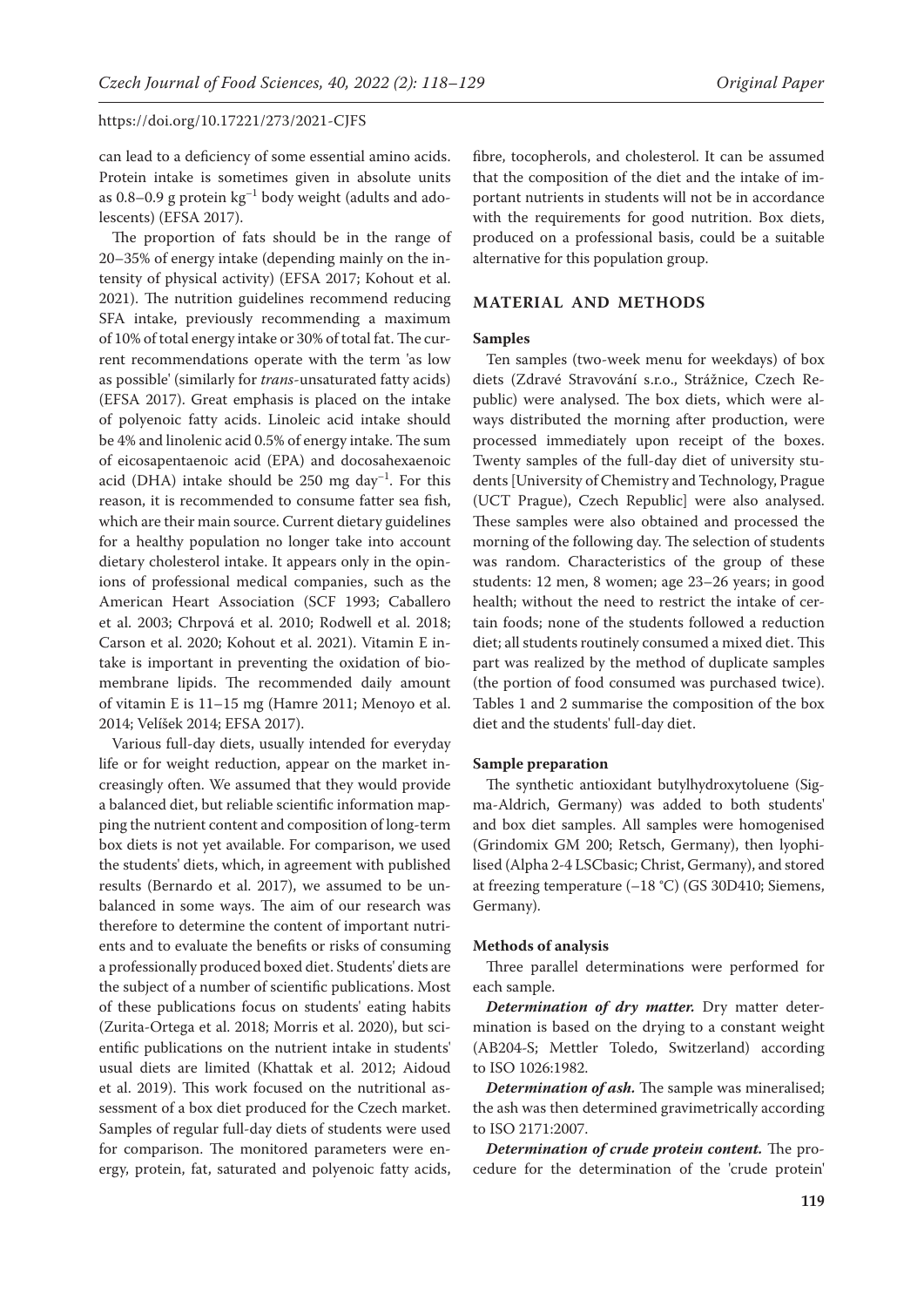| Sample No. (day) | Meal composition                                                 | Total weight of dishes (g) |
|------------------|------------------------------------------------------------------|----------------------------|
| 1 (Monday)       |                                                                  |                            |
| <b>Breakfast</b> | leek spread, pastry                                              |                            |
| Brunch           | extruded corn bread with cheese and cherry tomatoes              |                            |
| Lunch            | barley groats with mushrooms and smoked meat                     | 1445                       |
| Snack            | blackberry dessert with sweet oat chips                          |                            |
| Dinner           | chicken pieces with honey-mustard sauce, salad, roasted potatoes |                            |
| 2 (Tuesday)      |                                                                  |                            |
| <b>Breakfast</b> | cottage cheese spread, pastry                                    |                            |
| Brunch           | tzatziki, textured bread                                         |                            |
| Lunch            | beef stew on balsamic with peas, potatoes                        | 1500                       |
| Snack            | homemade cheesecake dessert                                      |                            |
| Dinner           | poultry with apricots, oats                                      |                            |
| 3 (Wednesday)    |                                                                  |                            |
| <b>Breakfast</b> | baked eggs, pastry                                               |                            |
| <b>Brunch</b>    | strawberry drink with goji                                       |                            |
| Lunch            | salad of pasta with mini mozzarella and pumpkin seeds            | 1 3 9 1                    |
| Snack            | dip with fresh herbs, sticks                                     |                            |
| Dinner           | cod in curry sauce, couscous                                     |                            |
| 4 (Thursday)     |                                                                  |                            |
| <b>Breakfast</b> | three-grain porridge with fruit                                  |                            |
| Brunch           | crispy peppers with cheese                                       |                            |
| Lunch            | chicken strips with broccoli, rice                               | 1662                       |
| Snack            | carrot spread with tofu, fit bread                               |                            |
| Dinner           | pork roast with spinach, sticks                                  |                            |
| 5 (Friday)       |                                                                  |                            |
| <b>Breakfast</b> | tuna spread with spring onion, pastry                            |                            |
| Brunch           | beet carpaccio, fragile slice                                    |                            |
| Lunch            | gratinated chicken fillet with ham, bulgur with corn             | 1443                       |
| Snack            | chocolate mousse with wild berries                               |                            |
| Dinner           | pasta with lentil ragout                                         |                            |
| 6 (Monday)       |                                                                  |                            |
| <b>Breakfast</b> | spread with roasted ham, pastry                                  |                            |
| Brunch           | dip of red lentils, sticks                                       |                            |
| Lunch            | meat on pears, flavoured bulgur                                  | 1 2 2 2                    |
| Snack            | stracciatella yogurt                                             |                            |
| Dinner           | tortilla with tuna, egg and vegetables                           |                            |
| 7 (Tuesday)      |                                                                  |                            |
| <b>Breakfast</b> | avocado spread, pastry                                           |                            |
| Brunch           | drink à la Piña Colada                                           |                            |
| Lunch            | meatballs with tomato salsa, rice                                | 1 3 2 5                    |
| Snack            | salty italian cream, mini toasts                                 |                            |
| Dinner           | chicken pieces with lemon sauce, couscous                        |                            |
| 8 (Wednesday)    |                                                                  |                            |
| <b>Breakfast</b> | spread with grated cheese, pastry                                |                            |
| Brunch           | mushroom tartare, brittle slice                                  | 1444                       |

Table 1. List of analysed dishes including their weight (box diet)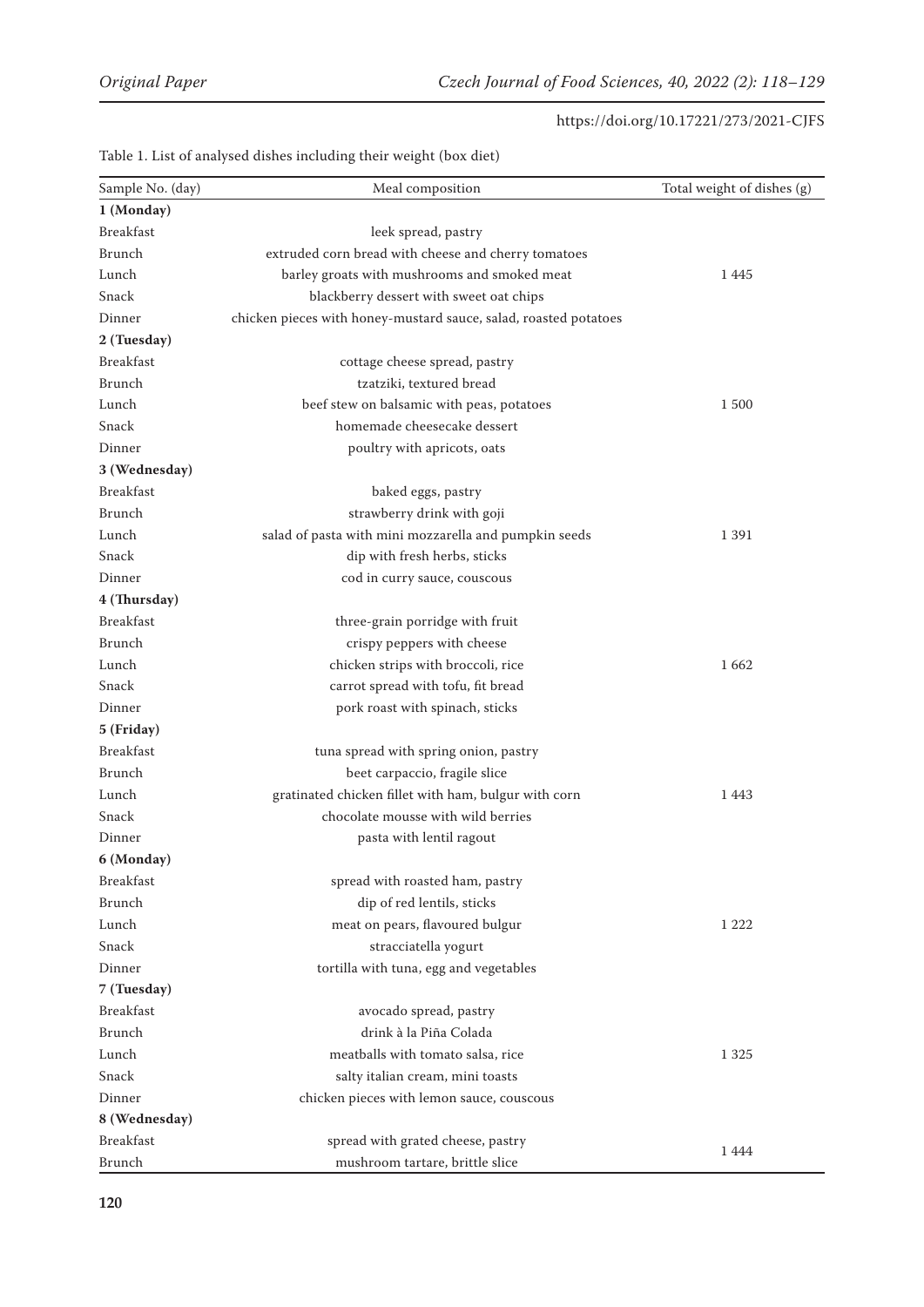Table 1. To be continued

| Sample No. (day) | Meal composition                                             | Total weight of dishes (g) |
|------------------|--------------------------------------------------------------|----------------------------|
| 8 (Wednesday)    |                                                              |                            |
| Lunch            | bucatini with pea pesto and chorizo                          |                            |
| Snack            | baked plums with white yogurt                                | 1444                       |
| Dinner           | poultry roulade stuffed with onion mixture, red puree        |                            |
| 9 (Thursday)     |                                                              |                            |
| <b>Breakfast</b> | raspberry oatmeal with pudding                               |                            |
| Brunch           | cottage with ham, cherry, extruded corn bread                |                            |
| Lunch            | chicken slice with cabbage, potato sticks                    | 1574                       |
| Snack            | egg spread, fitness bread                                    |                            |
| Dinner           | pork with beans, rice                                        |                            |
| 10 (Friday)      |                                                              |                            |
| <b>Breakfast</b> | spread with protein concentrate 'šmakoun', pastry            |                            |
| Brunch           | fresh cheese roll, extruded bread                            |                            |
| Lunch            | pasta with vegetables and soybeans                           | 1536                       |
| Snack            | dessert with peanut butter and goji                          |                            |
| Dinner           | meat with creamy leek, potatoes, carrot salad with tangerine |                            |

content is based on the measurement of the total nitrogen content (KT200 Kjeltec system; FOSS, Denmark) of food by the Kjeldahl method [The Association of Official Analytical Chemists (AOAC) method, 920.105]. A factor of 6.25 was used to convert nitrogen to protein [Regulation (EU) No. 1169/2011].

*Determination of fat content.* The fat content was determined gravimetrically according to EN ISO 659:2009; adapted for Soxtec apparatus.

*Fat extraction for further lipid analysis.* To determine the composition and content of fatty acids, tocopherols, and cholesterol, the classical Soxhlet method for fat extraction was used, which reduces the risk of oxidation of PUFA. A relatively polar 1 : 1 mixture of hexane and ethyl acetate (Penta, Czech Republic) was used as the solvent. The extraction lasted for 4 h. The solvent was evaporated on a rotary evaporator (Rotavapor R114; Büchi, Switzerland).

*Determination of fibre.* The determination of fibre was performed using the American Association for Clinical Chemistry (AACC) 32-05.01 method – a combination of enzymatic-gravimetric method and liquid chromatography (McCleary et al. 2013).

*Determination of cholesterol.* Cholesterol was determined by gas chromatography with a mass detector (Agilent 6890 GC/5973 MSD; Agilent Technologies, US) using the American Oil Chemists' Society (AOCS) Official Method Ch 6–91 (1997) under the conditions described by Sabolová et al. (2017).

*Determination of composition and content of tocopherols.* Tocopherols were determined by reverse- -phase high-performance liquid chromatography (LCP 4020.31; Ecom, Czech Republic) using an amperometric detector (HP 1049A; Agilent Technologies, US) and a working glass carbon electrode (Agilent Technologies, US) under the conditions described by Fišnar et al. (2014).

*Determination of fatty acid composition.* Fatty acids were first converted to fatty acid methyl esters according to EN ISO 12966-2:2011 and then analysed by gas chromatography (Agilent 6890; Agilent Technologies, US) with a flame ionisation detector under the conditions described by Sabolová et al. (2020).

*Energy intake calculation.* Energy intake was calculated according to the formula [Regulation (EU) No. 1169/2011]:

$$
E = 17(DM - A - F - DF) + 8DF + 37F \text{ (kJ)} \tag{1}
$$

where:  $E$  – available energy intake (kJ);  $DM$  – dry matter; *A* – ash; *F* – fat content; *DF* – dietary fibre

*Statistical analysis.* The statistical analysis consisted of one-way analysis of variance (ANOVA) and cluster analysis and was performed in STATISTICA 12.0 (Stat-Soft, Inc., US). Scheffé's test was performed at the 5% significance level to identify significant differences between tested samples.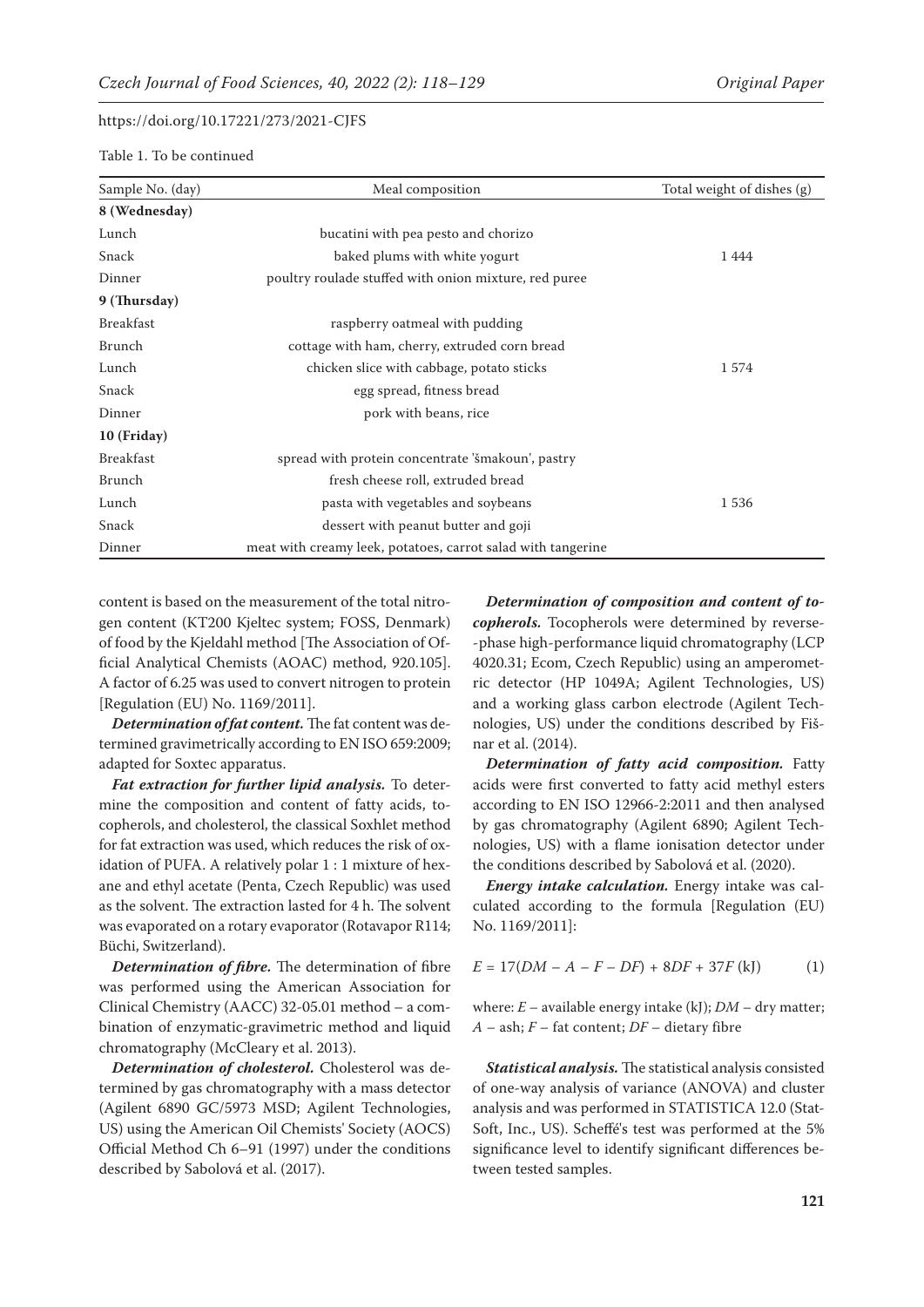| Sample<br>No.  | Full-day diet composition                                                                                                                                                                                                                                       | Total weight<br>of dishes (g) |
|----------------|-----------------------------------------------------------------------------------------------------------------------------------------------------------------------------------------------------------------------------------------------------------------|-------------------------------|
| 1              | apple, rye bread with sunflower, Camembert cheese, Gouda cheese, extruded bread,<br>melted cheese with gouda, tomato, stewed carrots, boiled eggs and potatoes with butter,<br>banana, pasta salad with peppers, spring onions and oil, cucumber                | 1 3 3 0                       |
| $\overline{2}$ | bun, Gouda cheese, ham, steak in beer batter with cheese, potatoes with butter,<br>plum (2 pcs), potato salad, wheat-rye bread                                                                                                                                  | 920                           |
| 3              | white yogurt, chocolate baked muesli, apricot, chicken on paprika, pasta, kohlrabi,<br>peeled carrots, herring fillets with onions pickled in vinegar, soy bun                                                                                                  | 1 2 8 5                       |
| 4              | organic muesli mixture, defatted white yogurt, banana, plum, peeled apple,<br>roasted pork with dumplings, sauerkraut, extruded bread, Camembert cheese,<br>Balkan cheese, tomato, peeled cucumber                                                              | 1410                          |
| 5              | UHT milk, oat flakes, banana, Caesar wrap, instant noodles, sterilised corn, smoked tofu                                                                                                                                                                        | 940                           |
| 6              | strawberry yogurt, rye bread with sunflower, baked bun with apple,<br>cottage, extruded bread, radish                                                                                                                                                           | 1 1 8 5                       |
| 7              | instant porridge - apple and cinnamon, baguette with cheese and egg, fresh cheese,<br>wheat-rye bread, ham, cucumber, sliced Edam cheese                                                                                                                        | 620                           |
| 8              | UHT milk, chocolate-coated cornflakes, croissant, vanilla-strawberry milk dessert,<br>processed cheese with Gouda, pasta salad with chicken meat                                                                                                                | 1 0 2 0                       |
| 9              | yogurt with apples and cereals, nectarine, beef goulash, 4 dumplings and pepperoni,<br>biscuits, yogurt, mozzarella, tomato (2 pcs), olives, rustic baguette                                                                                                    | 1503                          |
| 10             | wheat-rye bread, soft salami, smoked cheese, tomato sauce, laps and 5 bread dumplings,<br>biscuit, grilled chicken, toasted bread                                                                                                                               | 1 0 9 0                       |
| 11             | apple bun, peach, fried rice noodles with vegetables, ham, rice sandwiches,<br>semi-fat cottage cheese, cereal bun (2 pcs), tomato                                                                                                                              | 1 2 6 0                       |
| 12             | soy yogurt, organic muesli mixture, apricot (2 pcs), apple, banana, couscous with mushrooms<br>and vegetables, crispy corn slices, cabbage salad with dill, lentil salad with onion,<br>pepper, parsley and cucumber, sunflower bun                             | 1720                          |
| 13             | poppy seed bun, apricot jam, chocolate spread, Szeged goulash and 5 dumplings,<br>vanilla-cherry croissant, bean goulash with sausages, croissant (2 pcs)                                                                                                       | 1 0 9 0                       |
| 14             | fruit wraps, blueberry yogurt, beef Stroganoff with rice, salami pizza                                                                                                                                                                                          | 860                           |
| 15             | instant chocolate porridge, banana, spinach burgers with tofu, potatoes with butter, pate,<br>rye bread with sunflower, chickpea salad with peppers and onions, extruded bread                                                                                  | 1 1 9 5                       |
| 16             | scrambled eggs with onion and parsley, wheat-rye bread, cucumber, croissant, salami,<br>chopped butter steak and mashed potatoes, sausage in batter, chicken strips and French fries                                                                            | 1 1 5 5                       |
| 17             | chocolate roll, plum (2 pcs), beef roast, 5 dumplings, white yogurt, puffed rice,<br>sausages, smoked cheese, toasted bread                                                                                                                                     | 1 0 0 5                       |
| 18             | Greek white yogurt, organic muesli mixture, peeled pear, rye bread with sunflower,<br>Kendo sprouts, ham, baked potatoes with vegetables and mushrooms, crispy corn slices,<br>vegetable spread India, cantaloupe melon, watermelon, nectarine, rice sandwiches | 1700                          |
| 19             | oat flakes, chocolate-coated cornflakes, fresh milk, soy meat with leek, rice, cucumber,<br>white yogurt, extruded bread, bean salad with peppers and spring onions, crispy corn slices                                                                         | 1460                          |
| 20             | baked chocolate muesli, fresh milk, banana, couscous salad with grilled vegetables, biscuit,<br>apricot (3 pcs), fried Camembert, boiled potatoes and tartar sauce, bread chips barbecue                                                                        | 1550                          |

| Table 2. List of analysed dishes including their weight (full-day diet of students) |  |
|-------------------------------------------------------------------------------------|--|
|-------------------------------------------------------------------------------------|--|

pcs – pieces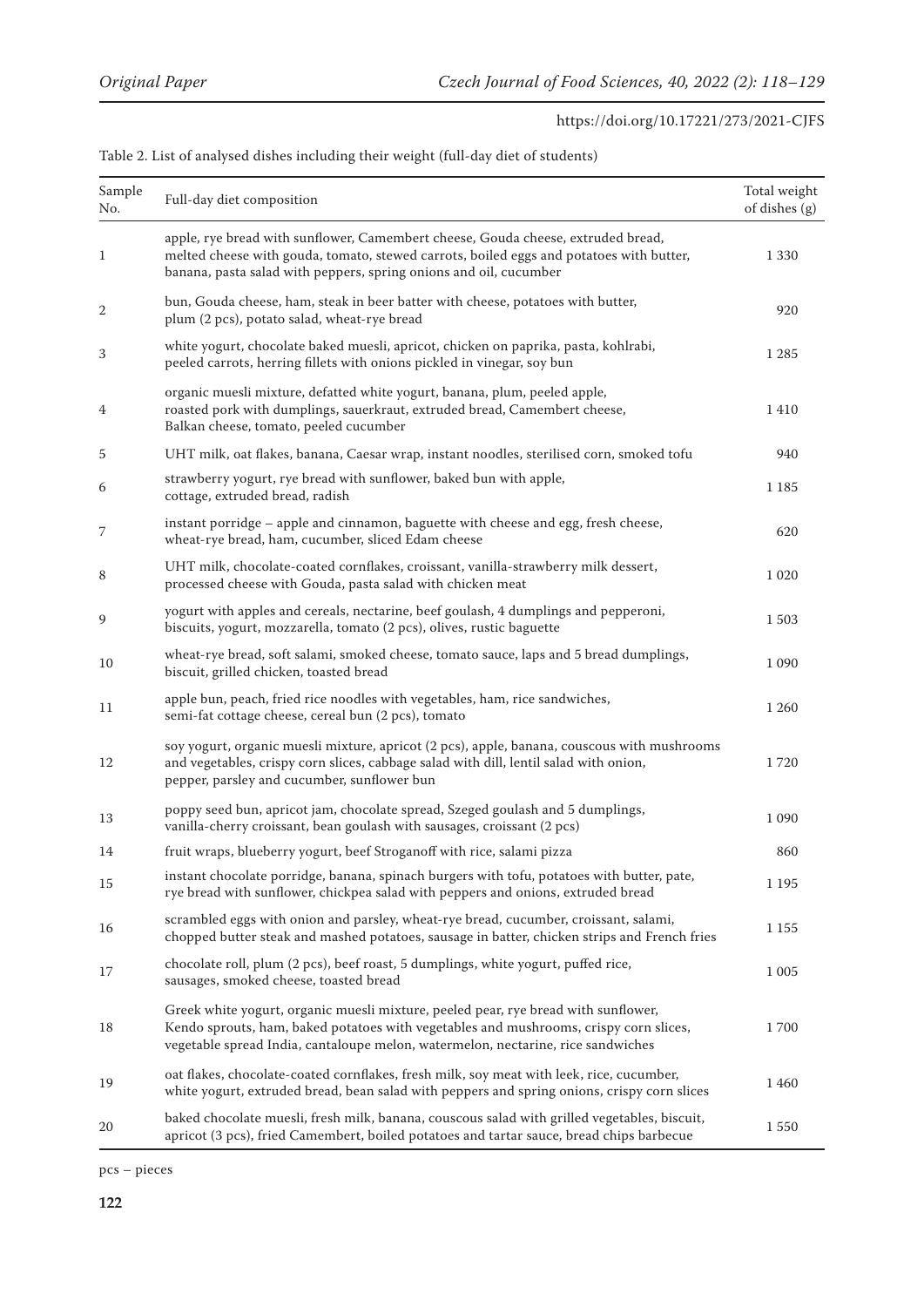## **RESULTS AND DISCUSSION**

#### **Nutritional value – basic parameters**

Samples of a two-week (for weekdays) box diet intended for a regular diet of the population with medium energy demands (around 8 000 kJ) were analysed. This diet is designed and implemented on a commercial basis by a specialised professional company. In contrast, a usual daily diet of randomly selected respondents, university students, was used. The values of energy intake and selected nutrients are given in Tables 3 and 4.

The recommended daily energy intake is the sum of energy from fats (20–35% of energy), protein (12–15%, but up to 25% of energy can be tolerated without problems in the long run), and carbohydrates (45–55% of energy) [Trumbo et al. 2002; Regulation (EU) No. 1169/2011; EFSA 2017; Kohout et al. 2021].

Dry matter and ash contents are only auxiliary parameters for the energy intake calculation, therefore, they are not included in the results.

*Box diet.* In this case, it is useful to evaluate the weekly average nutrient intake, which eliminates daily fluctuations. Energy intake varies in a not very wide range around 8 000 kJ day<sup>-1</sup>, which exactly corresponds to the concept of the diet which gives some space for very moderate consumption of popular foods (snacks, confectionery, etc.) (Trumbo et al. 2002; EFSA 2017; Kohout et al. 2021). In this study, however, the experimental data are based only on the contents of box diets.

Protein intake ranged from 107.3 to 143.6 g day<sup>-1</sup>, the part of total usable energy ranges from 19.4% to 35.6%. The weekly average slightly exceeds the up-

per tolerated limit of 25% of energy. Fat intake ranged from 49.6 g day<sup>-1</sup> to 89.7 g day<sup>-1</sup>, the part of total usable energy ranges from 20.7% to 43.1%. Weekly averages (27.5% and 34.0%, respectively) are fully in line with EFSA guidelines and the previously recommended 30% of energy. Some modern, generally accepted dietary trends recommend some restrictions on carbohydrate intake. A comprehensive view of the intake of the main nutrients shows that this box diet respects this trend. The part of carbohydrates in the total usable energy (obtained by up to 100%) ranges from 26% to 58%, with weekly averages of 47% and 38%. It is positive that carbohydrate restrictions in this diet apply almost exclusively to simple sugars (Trumbo et al. 2002; EFSA 2017; Kohout et al. 2021).

The daily fibre intake of this diet often only just exceeds 20 g, which is reasonably compliant with current dietary guidelines. Tocopherol intake ranges from 7.2 mg  $day^{-1}$  to 14.3 mg  $day^{-1}$ , with weekly averages of 8.5 mg and 11.7 mg. Most dietary guidelines set down the value of 10 mg  $day^{-1}$ . The observed values of tocopherol intake are in acceptable agreement with these guidelines. Daily cholesterol intake ranges from 67 mg to 641 mg. Cholesterol, as a lipophilic substance, remains in the body, so it is more appropriate to use weekly averages, which are  $149$  mg  $day^{-1}$  and 408 mg day<sup>-1</sup>. Cholesterol intake of up to 300 mg day<sup>-1</sup> has historically been recommended. The values determined are in agreement with this guideline (Trumbo et al. 2002; Hamre 2011; EFSA 2017; Sabolová et al. 2017; Carson et al. 2020; Kohout et al. 2021).

*Students' diet.* The variability of the composition of students' diet is multifactorial, determined by the in-

| Sample         | Energy             | Protein                      |          | Fat                         |          | Fiber                        | Tocopherols (sum)            | Cholesterol          |
|----------------|--------------------|------------------------------|----------|-----------------------------|----------|------------------------------|------------------------------|----------------------|
| No.            | $(kJ \, day^{-1})$ | $(g day-1)$                  | $(\% E)$ | $(g day-1)$                 | $(\% E)$ | $(g day-1)$                  | $(mg day-1)$                 | $(mg day^{-1})$      |
| 1              | 7622               | $129.6 \pm 1.0^b$            | 28.9     | $59.2 \pm 0.6^{\rm d}$      | 28.7     | $18.9 \pm 0.6$ <sup>t</sup>  | $8.9 \pm 0.3^{\text{def}}$   | $151 \pm 8^e$        |
| 2              | 8887               | $111.2 \pm 0.9^{\text{de}}$  | 21.3     | $49.6 \pm 0.5$ <sup>f</sup> | 20.7     | $23.8 \pm 0.5^{bcd}$         | $7.2 \pm 0.3^f$              | $67 \pm 5^{\rm f}$   |
| 3              | 7595               | $141.8 \pm 1.1^a$            | 31.7     | $57.0 \pm 0.6^{\text{de}}$  | 27.8     | $21.1 \pm 0.6^{\text{def}}$  | $9.8 \pm 0.4^{\text{cd}}$    | $201 \pm 8^{d}$      |
| $\overline{4}$ | 9419               | $107.3 \pm 0.9^e$            | 19.4     | $83.6 \pm 0.8^b$            | 32.8     | $27.6 \pm 0.6^a$             | $7.5 \pm 0.3$ <sup>ef</sup>  | $202 \pm 8^{d}$      |
| 5              | 7569               | $118.7 \pm 0.9^{\circ}$      | 26.7     | $55.9 \pm 0.7$ <sup>e</sup> | 27.3     | $24.6 \pm 0.7$ <sup>bc</sup> | $9.3 \pm 0.4^{\text{de}}$    | $126 \pm 6^e$        |
| 6              | 6631               | $119.9 \pm 0.9^{\circ}$      | 30.7     | $77.3 \pm 0.8^{\circ}$      | 43.1     | $21.3 \pm 0.6^{\text{def}}$  | $10.0 \pm 0.5$ <sup>cd</sup> | $222 \pm 9^d$        |
| 7              | 6866               | $143.6 \pm 1.0^a$            | 35.6     | $51.5 \pm 0.6^f$            | 27.8     | $19.8 \pm 0.7$ <sup>ef</sup> | $12.6 \pm 0.4^{ab}$          | $458 \pm 10^{\circ}$ |
| 8              | 8 3 6 6            | $133.6 \pm 1.0^b$            | 27.1     | $89.7 \pm 0.8^{\text{a}}$   | 39.7     | $22.6 \pm 0.5^{\text{cde}}$  | $9.8 \pm 0.4$ <sup>cd</sup>  | $507 \pm 10^{\rm b}$ |
| 9              | 9 1 4 4            | $141.7 \pm 1.1^a$            | 26.3     | $59.6 \pm 0.6^{\rm d}$      | 24.1     | $26.2 \pm 0.8^{ab}$          | $11.7 \pm 0.6^{bc}$          | $641 \pm 13^a$       |
| 10             | 8 8 4 5            | $114.0 \pm 0.9$ <sup>d</sup> | 21.9     | $84.0 \pm 0.7$ <sup>b</sup> | 35.1     | $22.1 \pm 0.7^{\text{cde}}$  | $14.3 \pm 0.4^a$             | $210 \pm 8^{d}$      |

Table 3. Nutrition value of the box diet (mean  $\pm$  SD;  $n = 3$ )

 $a$ –fSignificantly different values within the columns are marked by different letters; SD – standard deviation; % E – percentage of energy of the total available energy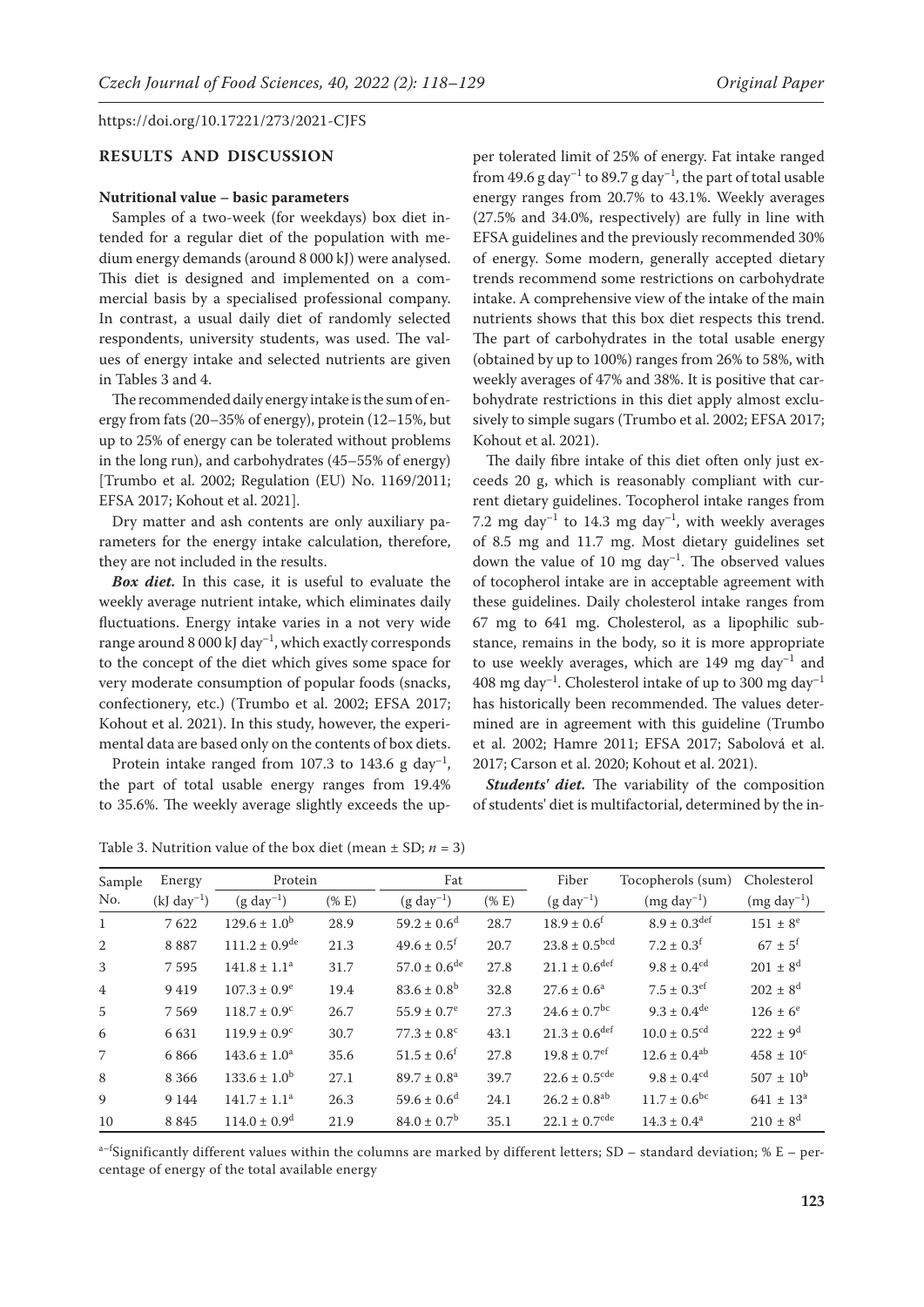| Sample         | Protein<br>Energy  |                                  | Fat        |                               | Fiber      | Tocopherols (sum)             | Cholesterol                  |                           |
|----------------|--------------------|----------------------------------|------------|-------------------------------|------------|-------------------------------|------------------------------|---------------------------|
| No.            | $(kJ \, day^{-1})$ | $(g day-1)$                      | $(%$ (% E) | $(g day-1)$                   | $(%$ (% E) | $(g day-1)$                   | $(mg day^{-1})$              | $(mg day^{-1})$           |
| $\mathbf{1}$   | 6 0 8 9            | $50.1 \pm 0.5^k$                 | 14.0       | $50.4 \pm 1.0^{\rm h}$        | 30.6       | $28.3 \pm 0.8^a$              | $15.4 \pm 0.3^c$             | $422 \pm 8^d$             |
| $\mathbf{2}$   | 4675               | $74.0 \pm 0.6^g$                 | 26.9       | $58.1 \pm 1.2$ <sup>efg</sup> | 46.0       | $11.1 \pm 0.8^\mathrm{fgh}$   | $10.0 \pm 0.2$ <sup>d</sup>  | $261 \pm 5$ <sup>ef</sup> |
| 3              | 7485               | $99.9 \pm 0.9^{\circ}$           | 22.7       | $59.2 \pm 1.2$ <sup>ef</sup>  | 29.3       | $15.9 \pm 0.5^{\text{de}}$    | $7.7 \pm 0.3^e$              | $291 \pm 6^e$             |
| $\overline{4}$ | $7\;418$           | $76.1 \pm 0.7^{\text{fg}}$       | 17.4       | $64.2 \pm 1.2^{\text{de}}$    | 32.0       | $29.6 \pm 0.9^{\rm a}$        | $15.4 \pm 0.3$ <sup>c</sup>  | $246 \pm 5^{\rm efg}$     |
| 5              | 7821               | $76.1 \pm 0.8$ <sup>fg</sup>     | 16.5       | $66.9 \pm 1.4^d$              | 31.7       | $14.8 \pm 0.7^{\text{def}}$   | $17.4 \pm 0.4^b$             | $118 \pm 4^{jk}$          |
| 6              | 5617               | $57.6\pm0.6^{\text{i} \text{j}}$ | 17.4       | $20.7 \pm 0.8^1$              | 13.6       | $12.8 \pm 0.7$ <sup>efg</sup> | $4.5 \pm 0.4$ <sup>fgh</sup> | 79 ± $4^k$                |
| 7              | 5 8 4 6            | $59.7 \pm 0.5^{ij}$              | 17.4       | $53.5 \pm 1.1^{\text{fgh}}$   | 33.9       | $8.1 \pm 0.6^{\rm hi}$        | $5.2 \pm 0.2$ <sup>fg</sup>  | $148 \pm 4^{ij}$          |
| 8              | 6 1 3 1            | $58.3 \pm 0.6^{ij}$              | 16.2       | $50.1 \pm 1.0^{\rm h}$        | 30.2       | $6.2 \pm 0.5^{ij}$            | $3.1\pm0.2^{\text{hi}}$      | $137 \pm 4^{j}$           |
| 9              | 8578               | $98.0 \pm 0.7^{\text{cd}}$       | 19.4       | $55.2 \pm 1.1$ <sup>fgh</sup> | 23.8       | $9.9 \pm 0.6$ <sup>ghi</sup>  | $5.4 \pm 0.2$ <sup>fg</sup>  | $455 \pm 9^d$             |
| 10             | 8603               | $114.6 \pm 0.8^a$                | 22.6       | $81.8 \pm 1.4^c$              | 35.2       | $8.3 \pm 0.5^{\rm hi}$        | $6.3 \pm 0.3$ <sup>ef</sup>  | $546 \pm 11^{\circ}$      |
| 11             | 7707               | $79.1 \pm 0.7^{\rm f}$           | 17.4       | $51.7 \pm 0.9$ <sup>gh</sup>  | 24.8       | $17.8 \pm 0.6$ <sup>cd</sup>  | $2.8 \pm 0.2$ <sup>hij</sup> | $446 \pm 9^d$             |
| 12             | 8 5 2 3            | $61.6 \pm 0.7^i$                 | 12.3       | $22.9 \pm 1.2^{kl}$           | 9.9        | $29.8 \pm 0.6^a$              | $4.2 \pm 0.3^{ghi}$          | $252\,\pm\,5^{\rm ef}$    |
| 13             | 8 9 9 9            | $74.1 \pm 0.6^g$                 | 14.0       | $68.9 \pm 1.3$ <sup>d</sup>   | 28.3       | $15.9 \pm 0.5^{\text{de}}$    | $7.5 \pm 0.3^e$              | $191 \pm 6^{\text{hi}}$   |
| 14             | 6820               | $56.4 \pm 0.6$                   | 14.1       | $41.0 \pm 0.9^{\mathrm{i}}$   | 22.2       | $2.6 \pm 0.3^{j}$             | $2.6 \pm 0.2^{ij}$           | $240\,\pm\,5^\mathrm{fg}$ |
| 15             | 8 5 0 2            | $66.7 \pm 0.6^{\rm h}$           | 13.3       | $49.1 \pm 1.0^{\rm h}$        | 21.4       | $19.9 \pm 0.6^{bc}$           | $1.1 \pm 0.1$ <sup>j</sup>   | $122 \pm 4^{jk}$          |
| 16             | 9593               | $110.3 \pm 0.8$ <sup>b</sup>     | 19.5       | $126.0 \pm 1.8^a$             | 48.6       | $3.9 \pm 0.4^{\circ}$         | $2.8 \pm 0.2$ <sup>hij</sup> | $1\,531\,\pm\,20^{\rm a}$ |
| 17             | 8887               | $88.9 \pm 0.7$ <sup>e</sup>      | 17.0       | $80.9 \pm 1.3$ <sup>c</sup>   | 33.7       | $2.9 \pm 0.3^{j}$             | $3.7 \pm 0.3^{ghi}$          | $733 \pm 12^b$            |
| 18             | 8625               | $95.0 \pm 1.0$ <sup>d</sup>      | 18.7       | $28.6 \pm 1.1^{jk}$           | 12.3       | $23.6 \pm 0.5^{\rm b}$        | $17.5 \pm 0.4^b$             | $205\,\pm\,4^{\rm gh}$    |
| 19             | 7 3 4 6            | $74.2 \pm 0.7$ <sup>g</sup>      | 17.2       | $31.2 \pm 0.9^{j}$            | 15.7       | $28.1\pm0.9^{\rm a}$          | $3.0 \pm 0.2$ <sup>hi</sup>  | $163\,\pm\,5^{\rm hij}$   |
| 20             | 10 938             | $73.0 \pm 0.7$ <sup>g</sup>      | 11.3       | $98.4 \pm 2.0^b$              | 33.3       | $16.3\pm0.7^{\rm cde}$        | $24.6 \pm 0.5^a$             | $156 \pm 5^{ij}$          |

Table 4. Nutrition value of the student's diet (mean  $\pm$  SD;  $n = 3$ )

 $a$ –<sup>1</sup>Significantly different values within the columns are marked by different letters; SD – standard deviation; % E – percentage of energy of the total available energy

dividuality of each student, their different eating habits, influenced by regional or financial factors. Some may be more inclined towards a more rational diet and think more about the composition of their meals. Other students have unhealthy eating habits, favouring the intake of fast foods, sweets, snacks, soft drinks and low intake of vegetables, fruits, or fish.

The same parameters as in the previous case were used to assess the nutritional value of the full-day diet of a randomly selected group of students. The results are shown in Table 4.

All the results obtained show a huge variance given the individual's nutritional needs and nutritional habits. Energy intake varies in a wide range from 5 000 kJ day<sup>-1</sup> to 11 000 kJ day<sup>-1</sup>. Most values (12 in total) are in the range of 7 000kJ day<sup>-1</sup> to 9 000 kJ day<sup>-1</sup>, which can be assessed as relatively common intake due to low physical activity (Trumbo et al. 2002; EFSA 2017; Kohout et al. 2021).

Protein intake ranged from 50 g day<sup>-1</sup> to 114 g day<sup>-1</sup>, in terms of energy percentage, the range is 11.3–26.9%. In the range of  $11-15%$  of energy were 6 samples, 11 samples had up to 20% of energy and only 3 samples

exceeded the value of 20% of received energy. This distribution can be considered nutritionally positive. Fat intake ranged from 20 g day<sup>-1</sup> to 126 g day<sup>-1</sup>, calculated as a percentage of energy in the range of 9.9–49.6%. Fifteen samples met EFSA guidelines: 20–35% of energy. Four samples were below and one above this limit. Long-term fat intake of around 50% could probably be associated with the development of cardiovascular disease in future. On the contrary, too low intake, below 20%, may not ensure a sufficient intake of essential fatty acids and lipophilic vitamins. A comprehensive view of the intake of the main nutrients shows that they are not probably affected by the downward trend in carbohydrate intake discussed in the previous section. The part of carbohydrates in the total usable energy (obtained by up to 100%) ranges from 27% to 69%, the average value is 55% and in 12 samples the carbohydrate intake is between 40% and 60% of energy (Trumbo et al. 2002; EFSA 2017; Kohout et al. 2021).

The daily fibre intake is very variable, ranging between 3 g day<sup>-1</sup> and 30 g day<sup>-1</sup>. Half of the respondents receive more than 15 g day<sup>-1</sup>, which is in line with cur-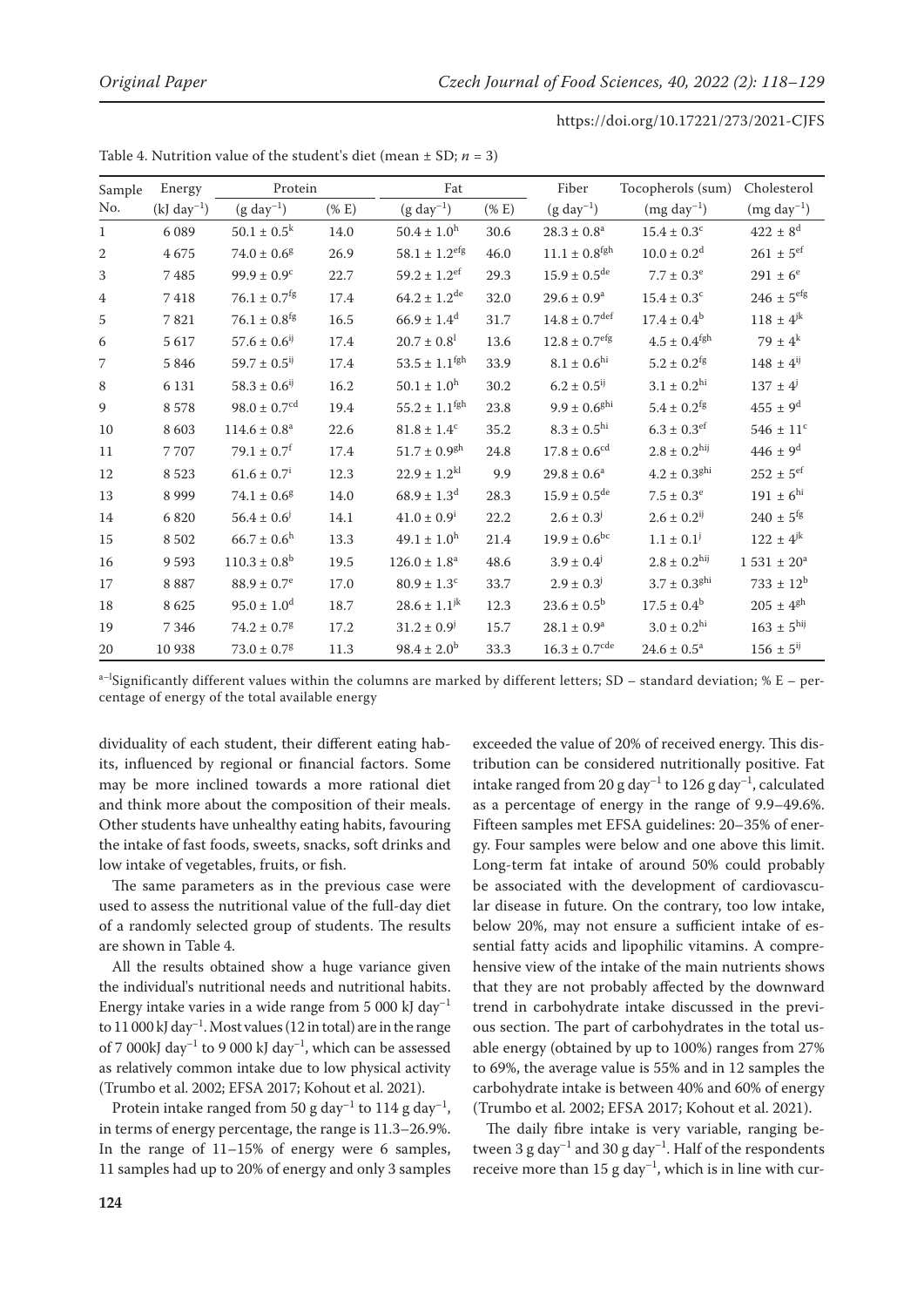rent dietary guidelines. Tocopherol intake ranges from 1.1 mg day<sup>-1</sup> to 24.6 mg day<sup>-1</sup>. Most dietary guidelines set down the value of 10 mg day<sup>-1</sup>. Only 6 samples met this criterion. This fact points to the need to pay increased attention to this antioxidant vitamin. Cholesterol intake ranges from 79 mg day<sup>-1</sup> to 1 531 mg day<sup>-1</sup>. Cholesterol intake was less than 300 mg day $^{-1}$  in 14 respondents. The average value of 337 mg day<sup>-1</sup> is burdened by two remote results of 733 mg  $\text{day}^{-1}$  and 1 531 mg day<sup>-1</sup>, for which cholesterol intake is extreme (Trumbo et al. 2002; Hamre 2011; EFSA 2017; Sabolová et al. 2017; Carson et al. 2020; Kohout et al. 2021).

#### **Fatty acids**

The fatty acid composition of the fat content of foods is an important parameter of nutritional value. The full spectrum of fatty acids was determined for all samples, however, only fatty acids that are important from a nutritional and health point of view are listed in Tables 5 and 6.

The total content of SFA in box diets ranged from 33.8% to 56.1% with an average of 43.9%, while student diet samples were in the range of 15.2% to 56.2% with an average of 37.4%. The maximum daily amount of SFA should be within 30% of all fatty acids (Trumbo et al. 2002). Seven samples of student diets complied with this limit (another 5 samples approached the limit) and none of the box diet (3 samples approached

the limit). EFSA guidelines (EFSA 2017) aim to minimise SFA intake. With a certain tolerance, the above 7 samples of student diets and only one sample of box diets can be taken as samples that meet this guideline. The intake of SFA in Czech cuisine is traditionally high and most of the monitored samples copy this trend.

The amount of *trans*-unsaturated fatty acids did not exceed 2% of all fatty acids in any sample, therefore they are not listed in the tables. The EFSA guideline (EFSA 2017) 'as low as possible' is of course met in this case.

EFSA guidelines (EFSA 2017) no longer take into account the previously frequently used ratio of *n*-6 and *n*-3 polyenoic fatty acids. This was replaced by a recommendation for total linoleic and linolenic acid intake expressed as % of total energy intake. For linoleic acid, it is 4%, for linolenic acid 0.5%. For box diets, 6 samples meet the criterion for linoleic acid (the others show the values close to the criterion), for linolenic acid, it is 9 samples out of 10 samples (one is just below the limit). For student diet samples, 13 samples out of 20 samples meet the criterion for linoleic acid (in two cases the intake is very low, on the contrary, in one sample the value is over 11%), for linolenic acid, it is 12 samples out of 20 samples (there is a large variance of values again – from 0.1% to 1.5%). Adequate intake of linoleic and linolenic acid is important not only for the subsequent synthesis of arachidonic, EPA and DHA (from which subsequent reactions produce eico-

|                                       | Sample No.   |              |       |       |       |       |      |      |      |      |  |
|---------------------------------------|--------------|--------------|-------|-------|-------|-------|------|------|------|------|--|
| Fatty acid                            | $\mathbf{1}$ | $\mathbf{2}$ | 3     | 4     | 5     | 6     | 7    | 8    | 9    | 10   |  |
| P(%)                                  | 22.4         | 20.7         | 22.1  | 16.7  | 21.7  | 21.7  | 19.1 | 22.3 | 19.2 | 22.8 |  |
| S(%)                                  | 5.4          | 6.2          | 5.7   | 5.5   | 9.0   | 7.5   | 5.8  | 6.6  | 5.3  | 5.7  |  |
| O(%)                                  | 28.7         | 29.4         | 25.5  | 38.4  | 30.2  | 33.7  | 35.3 | 29.7 | 32.4 | 30.5 |  |
| $L(\%)$                               | 12.8         | 11.5         | 10.6  | 17.6  | 17.1  | 16.3  | 14.3 | 16.7 | 19.1 | 12.4 |  |
| $ALA$ $(\%)$                          | 3.2          | 4.7          | 1.5   | 4.1   | 2.2   | 2.2   | 2.7  | 3.1  | 4.5  | 2.6  |  |
| EPA $(%)$                             | 0.02         | 0.06         | 0.11  | 0.15  | 0.09  | 0.06  | 0.03 | 0.02 | 0.02 | 0.01 |  |
| DHA (%)                               | 0.01         | 0.03         | 0.18  | 0.03  | 0.17  | 0.19  | 0.02 | 0.04 | 0.04 | 0.01 |  |
| SFA(%)                                | 48.8         | 47.7         | 56.1  | 33.8  | 44.0  | 41.3  | 39.8 | 43.2 | 37.0 | 47.7 |  |
| MUFA(%)                               | 33.0         | 33.6         | 29.5  | 42.8  | 34.2  | 27.5  | 40.8 | 34.5 | 37.0 | 34.8 |  |
| PUFA(%)                               | 16.9         | 17.3         | 13.1  | 22.5  | 20.4  | 19.7  | 18.1 | 20.9 | 24.8 | 15.9 |  |
| $L$ (% E)                             | 3.6          | 2.3          | 2.9   | 5.6   | 4.5   | 6.8   | 3.8  | 6.4  | 4.5  | 4.2  |  |
| $ALA$ (% E)                           | 0.9          | 0.9          | 0.4   | 1.3   | 0.6   | 0.9   | 0.7  | 1.2  | 1.1  | 0.9  |  |
| $EPA + DHA^*$ (mg day <sup>-1</sup> ) | 17.2         | 43.3         | 160.3 | 146.0 | 141.0 | 187.5 | 25.0 | 52.2 | 34.7 | 16.3 |  |

Table 5. The composition of important fatty acids in the box diet (uncertainty of analytical determination: 0.01%**)**

\*Calculated according to fat content; % – percentage of individual fatty acid of the total amount of fatty acids; % E – percentage of fatty acid energy of the total available energy; P **–** palmitic; S **–** stearic; O **–** oleic; L **–** linoleic; ALA **–** linolenic; EPA **–** eicosapentaenoic; DHA **–** docosahexaenoic; SFA **–** saturated; MUFA **–** monounsaturated; PUFA **–** polyunsaturated fatty acid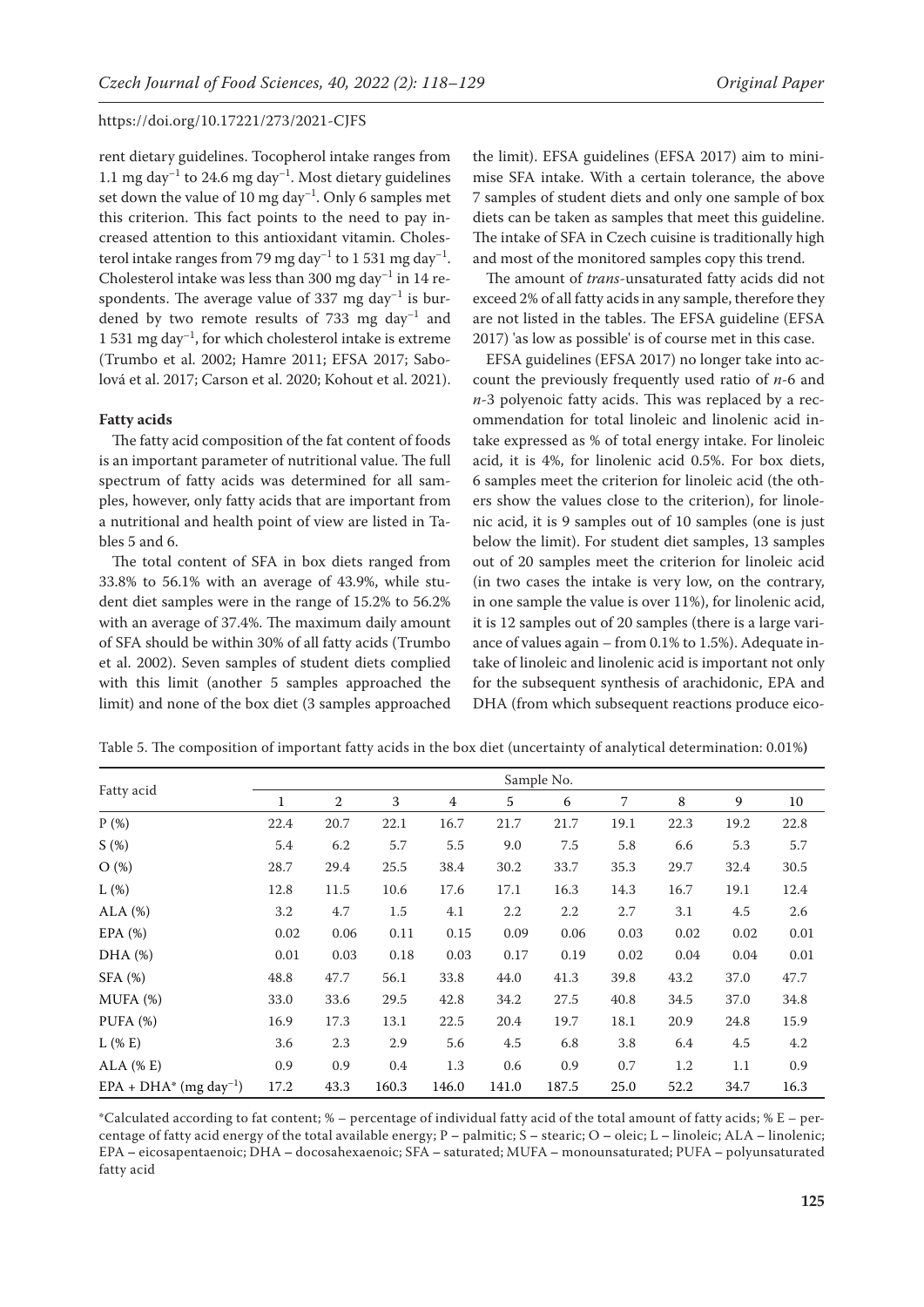Table 6. The composition of important fatty acids in the student's diet (uncertainty of analytical determination: 0.01%)

|                                      | Sample No. |      |       |                |      |      |      |      |      |      |  |
|--------------------------------------|------------|------|-------|----------------|------|------|------|------|------|------|--|
| Fatty acid                           | 1          | 2    | 3     | $\overline{4}$ | 5    | 6    | 7    | 8    | 9    | 10   |  |
| P(%)                                 | 28.1       | 20.2 | 22.8  | 22.7           | 21.1 | 27.2 | 23.2 | 25.9 | 24.1 | 28.1 |  |
| S(%)                                 | 7.9        | 5.7  | 5.2   | 10.3           | 4.2  | 6.8  | 8.4  | 10.9 | 6.0  | 9.4  |  |
| O(%)                                 | 29.8       | 33.3 | 30.5  | 35.0           | 38.3 | 26.5 | 33.2 | 28.7 | 31.0 | 32.5 |  |
| L(%)                                 | 11.2       | 25.2 | 26.2  | 15.9           | 26.0 | 10.2 | 10.6 | 5.6  | 21.7 | 11.8 |  |
| ALA (%)                              | 1.5        | 2.0  | 2.0   | 1.1            | 4.3  | 2.2  | 2.5  | 1.9  | 0.6  | 1.1  |  |
| EPA(%)                               | nq         | nq   | 0.23  | nq             | nq   | nq   | nq   | nq   | nq   | nq   |  |
| DHA (%)                              | nq         | nq   | 0.29  | nq             | nq   | nq   | nq   | nq   | nq   | nq   |  |
| SFA (%)                              | 52.2       | 36.1 | 33.9  | 41.6           | 28.1 | 56.2 | 47.3 | 50.1 | 42.6 | 48.6 |  |
| MUFA (%)                             | 33.4       | 35.9 | 36.6  | 40.1           | 41.1 | 29.6 | 36.7 | 32.0 | 33.9 | 37.4 |  |
| PUFA(%)                              | 13.1       | 27.5 | 29.1  | 17.4           | 30.5 | 12.8 | 13.3 | 8.9  | 22.5 | 13.4 |  |
| $L$ (% E)                            | 3.3        | 11.2 | 7.4   | 4.9            | 8.0  | 1.3  | 3.5  | 1.6  | 5.0  | 4.0  |  |
| ALA $($ % $E)$                       | 0.4        | 0.9  | 0.6   | 0.3            | 1.3  | 0.3  | 0.8  | 0.6  | 0.1  | 0.4  |  |
| $EPA + DHA*$ (mg day <sup>-1</sup> ) | nq         | nq   | 298.6 | nq             | nq   | nq   | nq   | nq   | nq   | nq   |  |

Table 6. To be continued

|                                       | Sample No. |      |      |      |      |      |      |      |      |      |
|---------------------------------------|------------|------|------|------|------|------|------|------|------|------|
| Fatty acid                            | 11         | 12   | 13   | 14   | 15   | 16   | 17   | 18   | 19   | 20   |
| P(%)                                  | 14.7       | 10.6 | 25.9 | 15.9 | 14.1 | 18.5 | 28.2 | 14.5 | 21.7 | 23.6 |
| S(%)                                  | 5.0        | 3.5  | 7.8  | 6.2  | 7.1  | 7.0  | 8.8  | 5.2  | 8.9  | 5.7  |
| O(%)                                  | 34.7       | 51.9 | 39.5 | 40.6 | 35.5 | 44.7 | 28.4 | 44.4 | 32.6 | 38.2 |
| $L(\%)$                               | 32.4       | 27.3 | 17.4 | 19.9 | 34.9 | 18.1 | 12.5 | 19.2 | 13.9 | 19.6 |
| ALA $(%)$                             | 2.3        | 2.0  | 2.0  | 4.4  | 1.9  | 3.1  | 1.1  | 3.9  | 3.6  | 2.4  |
| EPA $(\%)$                            | nq         | nq   | nq   | nq   | nq   | nq   | nq   | nq   | nq   | nq   |
| DHA (%)                               | nq         | nq   | nq   | nq   | nq   | nq   | nq   | nq   | nq   | nq   |
| $SFA$ (%)                             | 26.3       | 15.2 | 36.2 | 29.5 | 22.7 | 27.7 | 52.1 | 26.6 | 38.0 | 36.7 |
| $MUPA$ $%$                            | 38.0       | 54.4 | 43.8 | 45.0 | 38.9 | 50.1 | 32.6 | 48.9 | 35.5 | 40.6 |
| PUFA $(%)$                            | 35.2       | 29.9 | 19.7 | 24.8 | 37.2 | 21.9 | 13.9 | 23.8 | 17.9 | 22.3 |
| $L$ (% E)                             | 7.8        | 2.6  | 4.8  | 4.3  | 7.2  | 8.5  | 4.1  | 2.3  | 2.1  | 6.3  |
| $ALA$ (% E)                           | 0.6        | 0.2  | 0.5  | 0.9  | 0.4  | 1.5  | 0.4  | 0.5  | 0.5  | 0.8  |
| $EPA + DHA^*$ (mg day <sup>-1</sup> ) | nq         | nq   | nq   | nq   | nq   | nq   | nq   | nq   | nq   | nq   |

\*Calculated according to fat content; nq – not quantified (content below 0.005%); % – percentage of individual fatty acid of the total amount of fatty acids;  $% E$  – percentage of fatty acid energy of the total available energy;  $P$  – palmitic; S – stearic; O – oleic; L – linoleic; ALA – linolenic; EPA – eicosapentaenoic; DHA – docosahexaenoic; SFA – saturated; MUFA – monounsaturated; PUFA – polyunsaturated fatty acid

sanoids as important tissue hormones) but also they positively affect the solubility of plasma lipoproteins. From this point of view, the above results sound relatively positive (Trumbo et al. 2002; EFSA 2017; WHO 2020; Kohout et al. 2021).

For box diet samples, the highest EPA and DHA values were found for samples No. 3, 4, 5, and 6. However, all of these samples only approximate the EFSA  $250$  mg day<sup>-1</sup> guideline. The time sequence of samples containing EPA and DHA sources can probably be described as not very suitable. For 19 student diet samples, EPA and DHA were below the limit of quantification. Only one sample, which contained herring fillets, had significant amounts of EPA and DHA, reaching a sum of almost 300 mg. It can be said that fatty sea fish (salmon, herring, mackerel, sardines, anchovies) are the only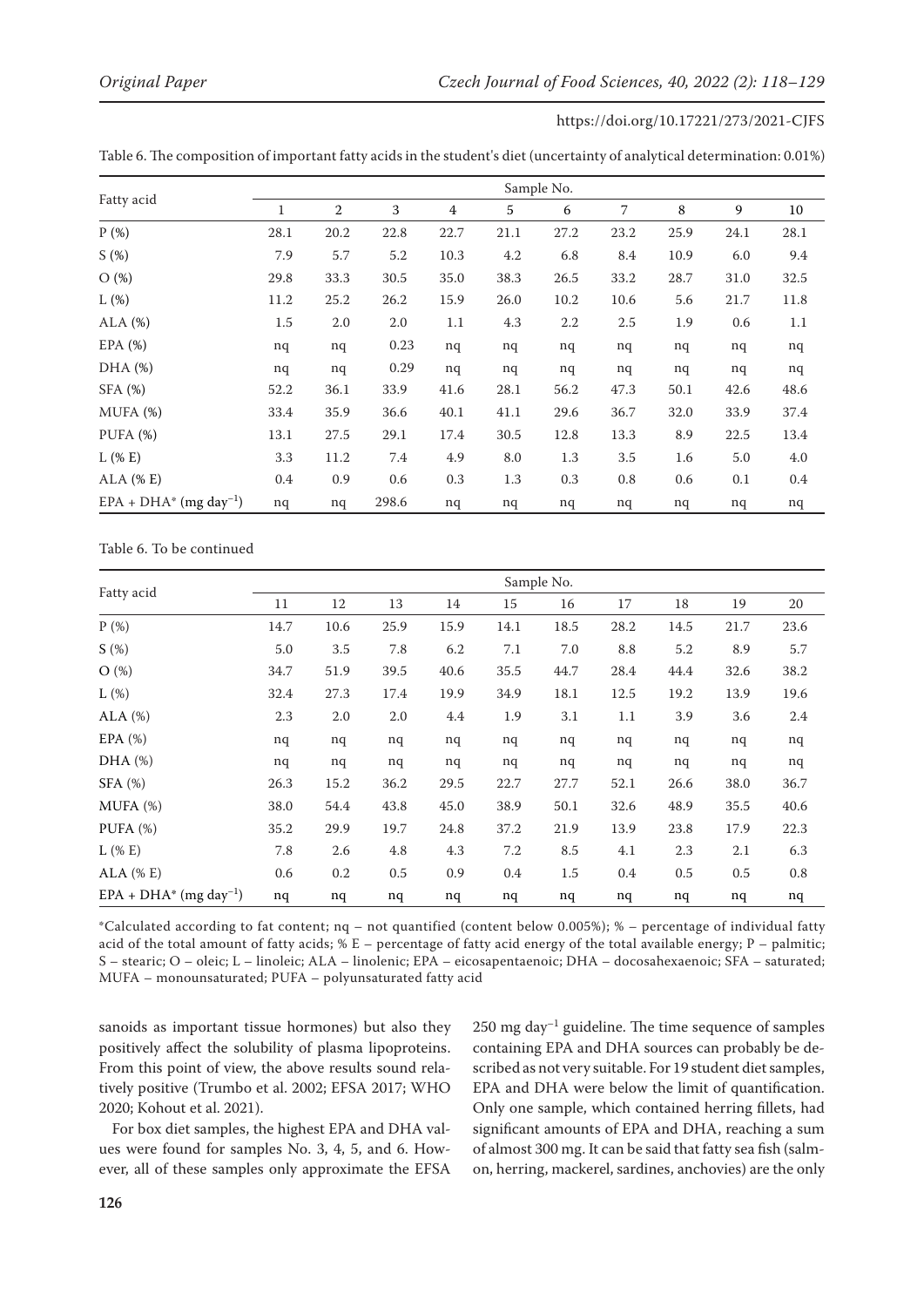good food source of these extremely important fatty acids, but this type of fish is a very marginal commodity in traditional Czech cuisine. It is also possible to use some food supplements, based either on fish oil or krill oil [Trumbo et al. 2002; Souci et al. 2008; EFSA 2017; Commission Implementing Regulation (EU) 2019/108; Kohout et al. 2021].

#### **Statistical analysis**

Statistical method ANOVA was used to assess the difference between the two types of diets. Only differences in protein  $(P < 0.0001)$ , fibre  $(P = 0.0158)$ , and linolenic acid  $(P = 0.0302)$  intake were found to be statistically significant ( $P \le 0.05$ ) in the 0.95 confidence interval. In all three cases, the average values are higher for box diets. These are parameters that are considered positive in terms of a healthy diet. This fact also suggests that box diets may be a better alternative to regular uncontrolled diets.

The dissimilarity between individual samples of a given type of diet was assessed using hierarchical cluster analysis. For box diet samples, the cluster analysis did not show any significant differences, the composition of nutrients is balanced. Some deviation can be observed only in sample No. 8 in a comprehensive assessment of protein, fat, and fibre intake (Figure 1).

Larger dissimilarity can be observed between the student diet samples. Sample No. 16 (Figure 2) deviated significantly in a comprehensive evaluation of protein, fat, and fibre intake. This sample also has extremely high cholesterol intake, which was also reflected in the cluster analysis evaluating tocopherol and cholesterol intake. The clear separation of sample No. 12 (Figure 3) when evaluating the fatty acid composition is also interesting. In this case, it is a vegan diet, probably applied only once (there was no vegan in the group of respondents).



Figure 1. Single linkage cluster dendrogram for box diets (evaluated parameters 'protein', 'fat', and 'fiber')



Figure 2. Single linkage cluster dendrogram for student's diet (evaluated parameters 'protein', 'fat', and 'fiber')

The results show that the set of box diets is relatively homogeneous, the variations in nutrient intake on individual days are small. On the contrary, the set of student diets is remarkably variable, and in remote groups (samples No. 16, 12, 17) the intake of certain nutrients is completely inadequate.



Figure 3. Single linkage cluster dendrogram for student's diet (evaluated parameters 'SFA', 'MUFA' and 'PUFA')

SFA – saturated; MUFA – monounsaturated; PUFA – polyunsaturated fatty acid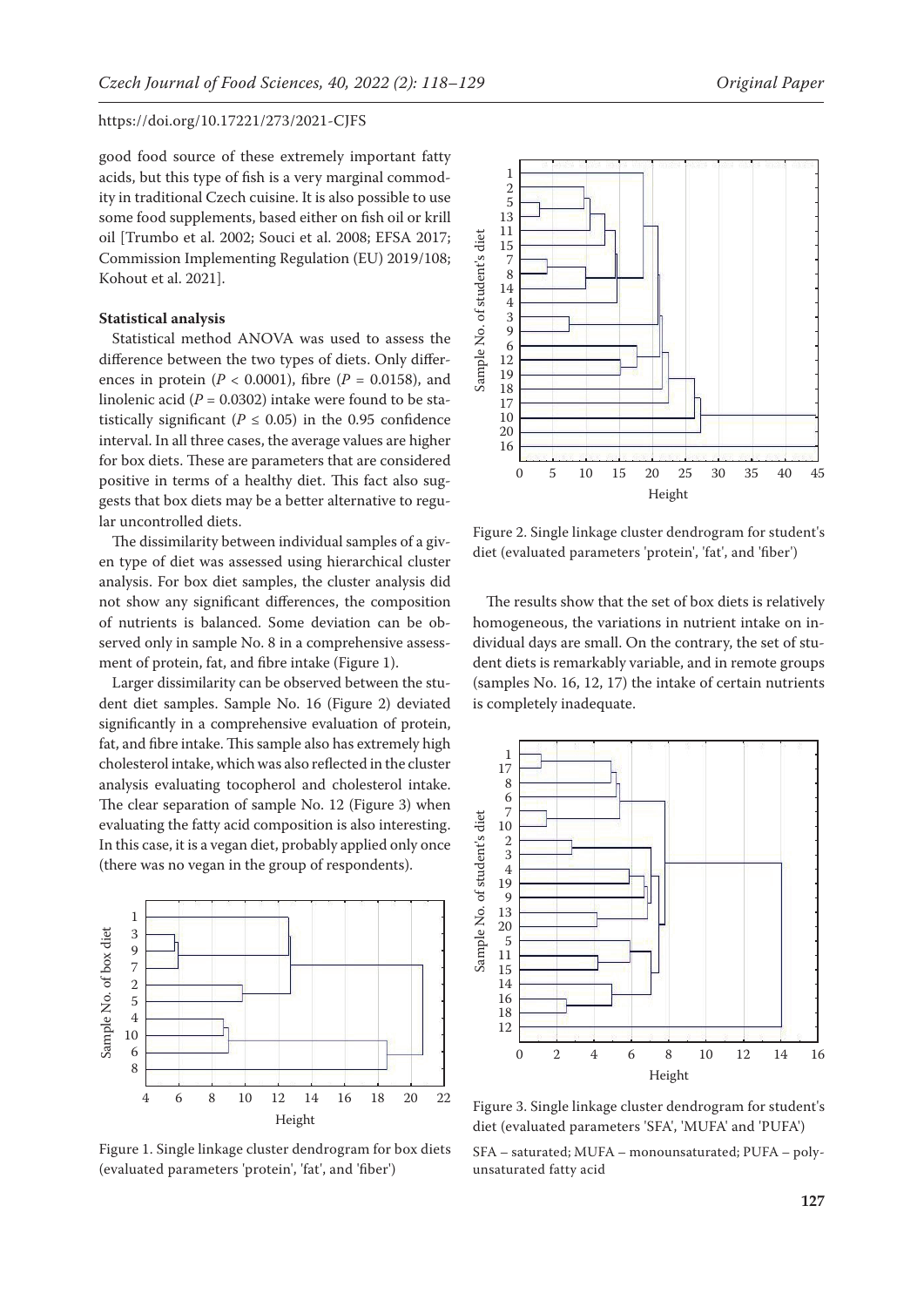#### **CONCLUSION**

The box diet is based on a professional basis. All the main nutrients are contained in the appropriate amount, only a slightly higher protein content and, conversely, a lower carbohydrate content are debatable. Vitamin E intake in this diet is also adequate. However, the fatty acid composition of this diet is not optimal. The diet has a high content of SFA and a lower content of monoenoic acids. The diet ensures a sufficient intake of linoleic and linolenic acid. In contrast, the content of highly unsaturated *n*-3 acids, EPA and DHA is lower than recommended.

The usual diet of the students was very diverse. The intake of the main nutrients is sufficient in most cases and meets the guidelines. The intake of tocopherols is lower, which may pose a problem for the oxidative status of the body in future. The intake of SFA, linoleic and linolenic acid was, on average, comparable to box diets. In only one case was there a significant dietary intake of EPA and DHA. This corresponds to the eating habits of the inhabitants of the Czech Republic, where fatty sea fish are a very marginal food commodity. However, the overall composition of the diet is a bigger problem than meeting the requirements for nutritional value. The poor composition of the diet and the great variability of diets confirm the need for an individual approach to potential nutritional interventions.

The results show that the overall composition of box diets is balanced, and the diet ensures sufficient or almost sufficient intake of important nutrients. In contrast, student diets often have insufficient or excessive nutrient intake. The inclusion of box diets in students' nutrition could have a positive effect on their nutritional status.

#### **REFERENCES**

- Aidoud A., Ziane E., Vara L., Terron M.P., Garrido M., Rodriguez A.B.R., Carrasco C. (2019): Changes in Mediterranean dietary pattern of university students: A comparative study between Spain and Algeria. Nutricion Clinica y Dietetica Hospitalaria, 39: 26–33.
- Bernardo G.L., Jomori M.M., Fernandes A.C., Proenca R.P. (2017): Food intake of university students. Revista de Nutrição, 30: 847–865.
- Caballero B., Trugo L.C., Finglas P.M. (2003): Encyclopedia of Food Sciences and Nutrition. 2nd Ed. Oxford, United Kingdom, Academic Press: 2404–2509.
- Carson J.A.S., Lichtestein A.H., Anderson C.A.M., Appel L.J, Kris-Etherton P.M., Meyer K.A., Petersen K., Polonsky T., Van Horn L. (2020): Dietary cholesterol and cardiovascular

risk: A science advisory from the American Heart Association. Circulation, 141: e39–e53.

- Chrpová D., Kouřimská L., Gordon M.H., Heřmanová V., Roubíčková I., Pánek J. (2010): Antioxidant activity of selected phenols and herbs used in diets for medical conditions. Czech Journal of Food Sciences, 28: 317–325.
- EFSA (2017): Dietary Reference Values for Nutrients. Summary Report. European Food Safety Authority (EFSA). Available at https://efsa.onlinelibrary.wiley.com/doi/ epdf/10.2903/sp.efsa.2017.e15121 (accessed Nov 5, 2021).
- Fišnar J., Doležal M., Réblová Z. (2014): Tocopherol losses during pan-frying. European Journal of Lipid Science and Technology, 116: 1694–1700.
- Hamre K. (2011): Metabolism, interactions, requirements and functions of vitamin E in fish. Aquaculture Nutrition, 17: 98–115.
- Khattak M.M.A.K., Draman S., Khan A., Khattak M.U. (2012): Comparison of nutritional status of university students of two Asian countries. Nutrition & Food Science, 42: 332–338.
- Kohout P., Havel E., Matějovič M., Šenkyřík M. (2021): Clinical Nutrition (Klinická výživa). 1<sup>st</sup> Ed. Prague, Czech Republic, Galén: 248–258. (in Czech)
- McCleary B.V., Sloane N., Draga A., Lazewska I. (2013): Measurement of total dietary fiber using AOAC Method 2009.01 (AACC International Approved Method 32-45.01): Evaluation and updates. Cereal Chemistry, 90: 396–414.
- Menoyo D., Sanz-Bayón C., Nessa A.H., Esatbeyoglu T., Faizan M., Pallauf K., De Diego N., Wagner A.A., Ipharraguerre I., Stubhaug I., Rimbach G. (2014): Atlantic salmon (*Salmo salar* L.) as a marine functional source of gamma- -tocopherol. Marine Drugs, 12: 5944–5959.
- Morris M.A., Wilkins E.L., Galazoula M., Clark S.D., Birkin M. (2020): Assessing diet in a university student population: A longitudinal food card transaction data approach. British Journal of Nutrition, 123: 1406–1414.
- Rodwell V.W., Bender D.A., Bitham K.M., Kennelly P.J., Weil P.A. (2018): Harper's Illustrated Biochemistry. 31<sup>st</sup> Ed. New York, US, McGraw-Hill Education: 612–613.
- Sabolová M., Pohořelá B., Fišnar J., Kouřimská L., Chrpová D., Pánek J. (2017): Formation of oxysterols during thermal processing and frozen storage of cooked minced meat. Journal of the Science of Food and Agriculture, 97: 5092–5099.
- Sabolová M., Zeman V., Lebedová G., Doležal M., Soukup J., Réblová Z. (2020): Relationship between the fat and oil composition and their initial oxidation rate during storage. Czech Journal of Food Sciences, 38: 404–409.
- SCF (1993): Food Science and Technique: Nutrient and Energy Intakes for the European Community. Reports of the Scientific Committee for Food, 31<sup>st</sup> Series. Luxembourg,